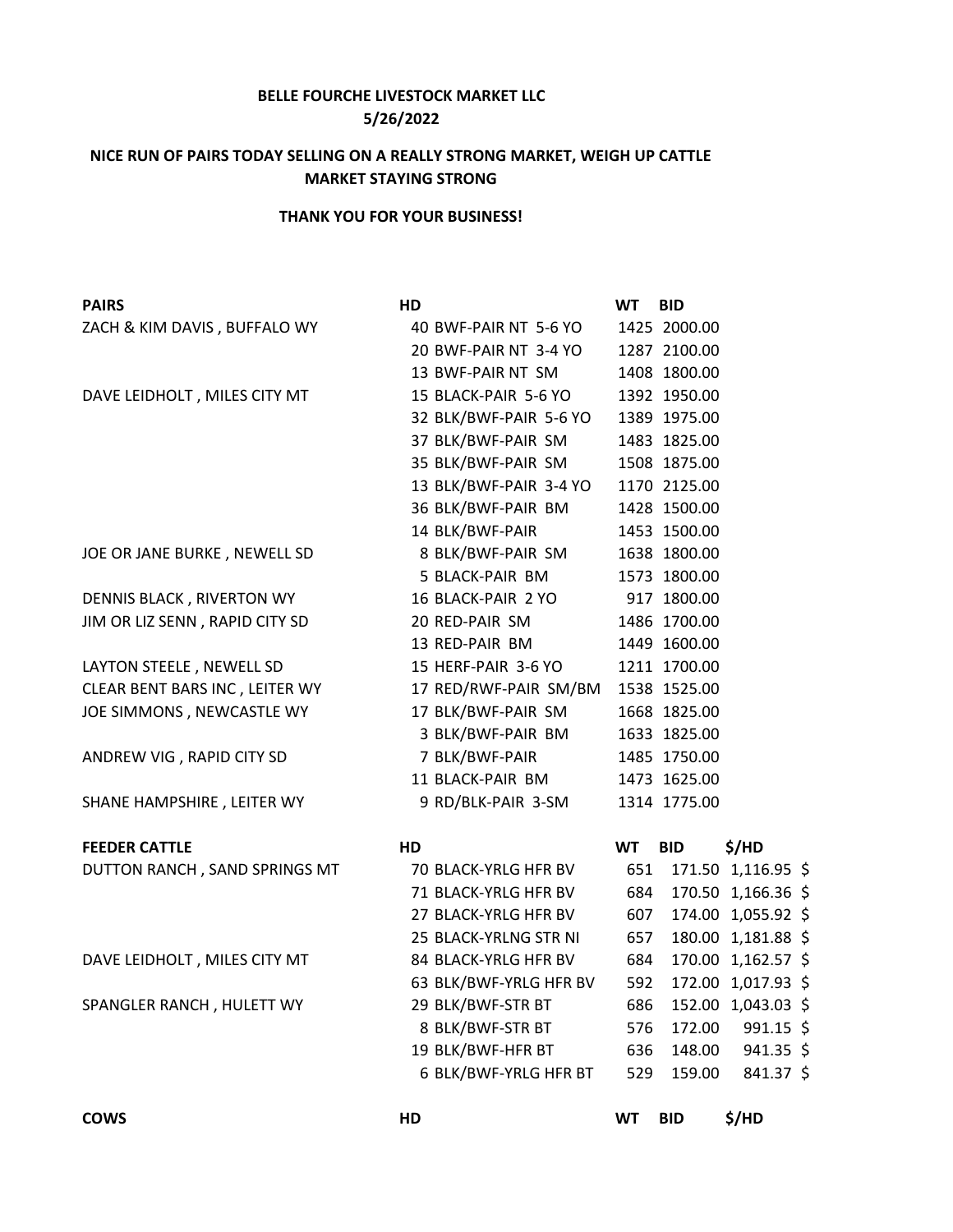| COLIN LAMONT, LODGEPOLE SD          | 1 BLACK-HFRT       | 835  | 125.00 1,043.75 \$ |  |
|-------------------------------------|--------------------|------|--------------------|--|
|                                     | 1 BLACK-HFRT       | 945  | 122.00 1,152.90 \$ |  |
|                                     | 1 BLACK-HFRT       | 880  | 120.00 1,056.00 \$ |  |
|                                     | 1 BWF-HFRT         | 1030 | 124.00 1,277.20 \$ |  |
| LEROY SCHALLENBERGER, EKALAKA MT    | 1 BLACK-HFRT       | 905  | 120.50 1,090.52 \$ |  |
| GARRET & JOSIE GOGGIN, BOYES MT     | 2 BLACK-HFRT       | 825  | 127.00 1,047.75 \$ |  |
| 4W FAMILY, NEWCASTLE WY             | 1 RED-COWETTE      | 1145 | 107.00 1,225.15 \$ |  |
| PHIL VERWOLF, BROADUS MT            | 10 BLACK-COWETTE   | 1165 | 104.00 1,211.08 \$ |  |
| <b>CONSIGNMENT FROM MT</b>          | 7 BLACK-HFRT       | 856  | 124.00 1,061.08 \$ |  |
|                                     | 7 BLACK-COWETTE    | 1068 | 109.00 1,163.96 \$ |  |
| <b>GRAHAM LVSTK, MOORCROFT WY</b>   | 1 BLACK-HFRT       | 1095 | 112.00 1,226.40 \$ |  |
| RAFTER DIAMOND LLP, BUFFALO SD      | 1 BLACK-COWETTE    | 1095 | 112.00 1,226.40 \$ |  |
| JD SCHLOSSER, HULETT WY             | 1 BLACK-HFRT       | 1125 | 118.00 1,327.50 \$ |  |
| LEROY SCHALLENBERGER, EKALAKA MT    | 1 BLACK-COWETTE    | 1145 | 105.00 1,202.25 \$ |  |
| KEELINE RANCH, NEWCASTLE WY         | 5 BLACK-HFRT       | 1053 | 120.00 1,263.60 \$ |  |
|                                     | 3 BLACK-HFRT       | 995  | 121.00 1,203.95 \$ |  |
| <b>GARY MARTIAN, BUFFALO SD</b>     | 5 BLACK-COWETTE    | 1159 | 104.00 1,205.36 \$ |  |
| SCOTT EDOFF, HERMOSA SD             | 3 BLACK-HFRT       | 998  | 122.00 1,217.96 \$ |  |
| ALAN LLOYD, OTTER MT                | 5 BLACK-COWETTE    | 1066 | 118.00 1,257.88 \$ |  |
| TAUCK STOCK, HAMMOND MT             | 4 HERF-HFRT        | 964  | 115.00 1,108.31 \$ |  |
| SWENSON OP, SUNDANCE WY             | 5 RD/BLK-HFRT      | 959  | 121.00 1,160.39 \$ |  |
| PERINO RANCH, NEWCASTLE WY          | 9 CHAR/BLK-HFRT    | 911  | 125.00 1,138.19 \$ |  |
| LEROY CURREN, ALADDIN WY            | 4 RED-COWETTE      | 1080 | 106.00 1,144.80 \$ |  |
| LAKE CREEK RANCH, VOLBORG MT        | 15 BLK/BWF-COWETTE | 1036 | 104.00 1,077.44 \$ |  |
| TERRY GOEHRING, BUFFALO SD          | 2 BLACK-HFRT       | 988  | 116.00 1,145.50 \$ |  |
| TANNER HEWITT, WHITEWOOD SD         | 1 BLACK-HFRT       | 1075 | 118.00 1,268.50 \$ |  |
| DAVE MADER, BIDDLE MT               | 1 BLACK-COWETTE    | 970  | 115.00 1,115.50 \$ |  |
|                                     | 1 BLACK-COWETTE    | 1025 | 107.00 1,096.75 \$ |  |
| TAYLOR WILLIAMS, VOLBORG MT         | 1 BLACK-HFRT       | 930  | 113.00 1,050.90 \$ |  |
| ALFREDA S DAVIS,                    | 1 BWF-HFRT         | 1020 | 111.00 1,132.20 \$ |  |
|                                     | 1 BWF-HFRT         | 1170 | 113.00 1,322.10 \$ |  |
|                                     | 1 BWF-HFRT         | 1030 | 117.00 1,205.10 \$ |  |
|                                     | 1 BWF-HFRT         | 1035 | 116.00 1,200.60 \$ |  |
| <b>GERRY ECKERT, RAPID CITY SD</b>  | 1 BLACK-COW        | 1580 | 85.00 1,343.00 \$  |  |
| <b>CONSIGNMENT FROM SD</b>          | 1 BLACK-COW        | 1570 | 85.00 1,334.50 \$  |  |
| AG LAND & LIVESTOCK LLC, BUFFALO SD | 1 BWF-COW          | 1445 | 83.00 1,199.35 \$  |  |
| DOOLITTLE WAGNER, BELLE FOURCHE SD  | 1 BLACK-COW        | 1615 | 83.00 1,340.45 \$  |  |
| AUSTIN T RISTY, REVA SD             | 1 BLACK-COW        | 1555 | 86.00 1,337.30 \$  |  |
| JOE OR JANE BURKE, NEWELL SD        | 1 BLACK-COW        | 1515 | 80.00 1,212.00 \$  |  |
| DOYLE DEJONG, BOX ELDER SD          | 1 BLACK-COWETTE    | 1165 | 102.00 1,188.30 \$ |  |
| SCHLOREDT ENT, SUNDANCE WY          | 1 BLACK-COW        | 1485 | 83.00 1,232.55 \$  |  |
| <b>CONSIGNMENT FROM WY</b>          | 1 BLACK-COW        | 1590 | 83.00 1,319.70 \$  |  |
|                                     | 1 BLACK-COW        | 1305 | 77.50 1,011.37 \$  |  |
|                                     | 1 BLACK-COW        | 1460 | 82.50 1,204.50 \$  |  |
|                                     | 1 BLACK-COW        | 1585 | 87.00 1,378.95 \$  |  |
|                                     | 1 BLACK-COW        | 1500 | 86.50 1,297.50 \$  |  |

4W FAMILY , NEWCASTLE WY 1RED-COW 1420 81.00 1,150.20 \$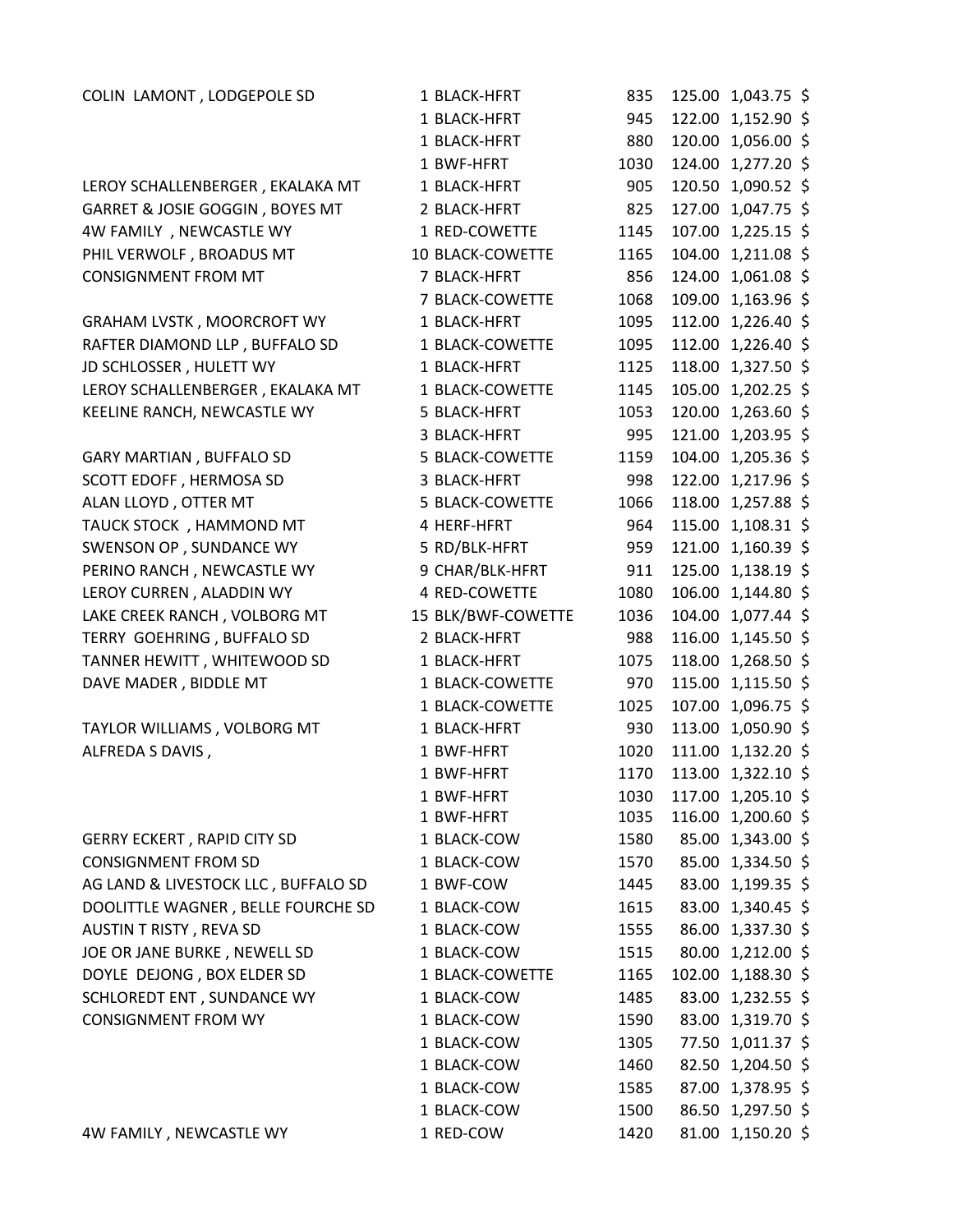|                                  | 1 RED-COW              | 1590 |       | 78.50 1,248.15 \$  |
|----------------------------------|------------------------|------|-------|--------------------|
|                                  | 1 RED-COW              | 1495 |       | 85.50 1,278.22 \$  |
| PHIL VERWOLF, BROADUS MT         | 1 BLACK-COW            | 1480 |       | 84.00 1,243.20 \$  |
|                                  | 1 BLACK-COW            | 1415 |       | 81.50 1,153.22 \$  |
|                                  | 1 BLACK-COW            | 1370 |       | 83.00 1,137.10 \$  |
| RAFTER DIAMOND LLP, BUFFALO SD   | 3 BLK/BWF-COW          | 1482 |       | 79.00 1,170.51 \$  |
| KUHBACHER RANCH, MOORCROFT WY    | 12 BLK/BWF-COW         | 1313 | 75.00 | 984.37 \$          |
|                                  | 5 BLK/BWF-COW          | 1412 |       | 79.00 1,115.48 \$  |
| REUBEN RITTHALER, UPTON WY       | 25 BLK/BWF-COW         | 1441 |       | 87.50 1,260.52 \$  |
|                                  | 11 BLK/BWF-COW         | 1498 |       | 83.50 1,250.60 \$  |
|                                  | 1 BLACK-COW            | 1690 |       | 86.00 1,453.40 \$  |
| JOE OR JANE BURKE, NEWELL SD     | 4 BLK/BWF-COW          | 1556 |       | 71.50 1,112.71 \$  |
| LEROY SCHALLENBERGER, EKALAKA MT | 2 BLACK-COW            | 1310 |       | 84.50 1,106.95 \$  |
| LYNN WEAVER, NEWELL SD           | 1 BLACK-COW            | 1530 |       | 81.50 1,246.95 \$  |
| SPANGLER RANCH, HULETT WY        | 1 BWF-COW              | 1500 |       | 85.50 1,282.50 \$  |
| <b>GARY MARTIAN, BUFFALO SD</b>  | 1 BLACK-COW            | 1355 |       | 84.50 1,144.97 \$  |
| LEROY TRONSTAD, BAKER MT         | 3 BLACK-COW            | 1663 |       | 86.50 1,438.78 \$  |
| ANDREW VIG, RAPID CITY SD        | 1 BLACK-COW            | 1575 |       | 73.00 1,149.75 \$  |
|                                  | 1 BLACK-COW            | 1410 |       | 83.50 1,177.35 \$  |
| RICHARD N RUMPH, BIDDLE MT       | 5 BLACK-COW            | 1558 |       | 86.00 1,339.88 \$  |
|                                  | 1 BLACK-COW            | 1500 |       | 85.50 1,282.50 \$  |
| OWEN RUMPH, BIDDLE MT            | 2 BLACK-COW            | 1643 |       | 87.00 1,428.97 \$  |
|                                  | 2 BLACK-COW            | 1405 |       | 83.00 1,166.15 \$  |
|                                  | 1 BLACK-COW            | 1570 |       | 82.50 1,295.25 \$  |
| B & L BETZ CATTLE, CLEARMONT     | 23 BLK/BWF-COW         | 1340 |       | 86.00 1,152.21 \$  |
|                                  | 7 BLACK-COW            | 1535 |       | 85.50 1,312.42 \$  |
|                                  | 6 BLACK-COWETTE        | 1276 |       | 89.00 1,135.49 \$  |
| 4W FAMILY, NEWCASTLE WY          | 3 RED/RWF-COW          | 1230 | 80.00 | 984.00 \$          |
|                                  | 4 RED-COW              | 1469 |       | 86.00 1,263.12 \$  |
| DAVID STINSON, VOLBORG MT        | 6 RD/BLK-COW           | 1304 |       | 80.00 1,043.33 \$  |
| JIM OR LIZ SENN, RAPID CITY SD   | 1 RED-COW              | 1345 |       | 82.50 1,109.62 \$  |
| WM RENO REVOC TRUST, GILLETTE WY | 6 BLACK-COW            | 1218 | 81.50 | 992.94 \$          |
| HUNSAKER RANCH, HERMOSA SD       | 1 BWF-COW OPEN         | 1535 |       | 86.00 1,320.10 \$  |
| ASHLEY PEARSON, ALADDIN WY       | 2 BLACK-COWETTE        | 1203 |       | 98.00 1,178.45 \$  |
| ALAN LLOYD, OTTER MT             | 4 BLACK-COW            | 1421 |       | 84.50 1,200.95 \$  |
|                                  | 1 BLACK-COW            | 1210 | 82.50 | 998.25 \$          |
|                                  | 1 BLACK-COWETTE        | 1110 |       | 102.00 1,132.20 \$ |
| LUTHER WATERLAND, EKALAKA MT     | 1 BWF-COW              | 1565 |       | 85.00 1,330.25 \$  |
| DIXIE SELTING, EKALAKA MT        | 1 BLACK-COW            | 1420 |       | 84.00 1,192.80 \$  |
| LABREE'S, EKALAKA MT             | <b>6 BLACK-COWETTE</b> | 1165 |       | 101.00 1,176.65 \$ |
|                                  | 3 BLACK-HFRT           | 1238 |       | 102.00 1,263.10 \$ |
|                                  | 8 BLACK-COW            | 1252 |       | 85.00 1,064.09 \$  |
|                                  | 6 BLACK-COW            | 1393 |       | 80.50 1,121.63 \$  |
|                                  | 6 BLACK-COW            | 1288 |       | 83.50 1,075.75 \$  |
| JOE FORTNER, BIDDLE MT           | 2 BLACK-COW            | 1223 |       | 82.00 1,002.45 \$  |
|                                  | 11 BLACK-COWETTE       | 1112 |       | 99.00 1,100.70 \$  |
|                                  | 6 BLACK-COW            | 1388 |       | 83.50 1,158.56 \$  |